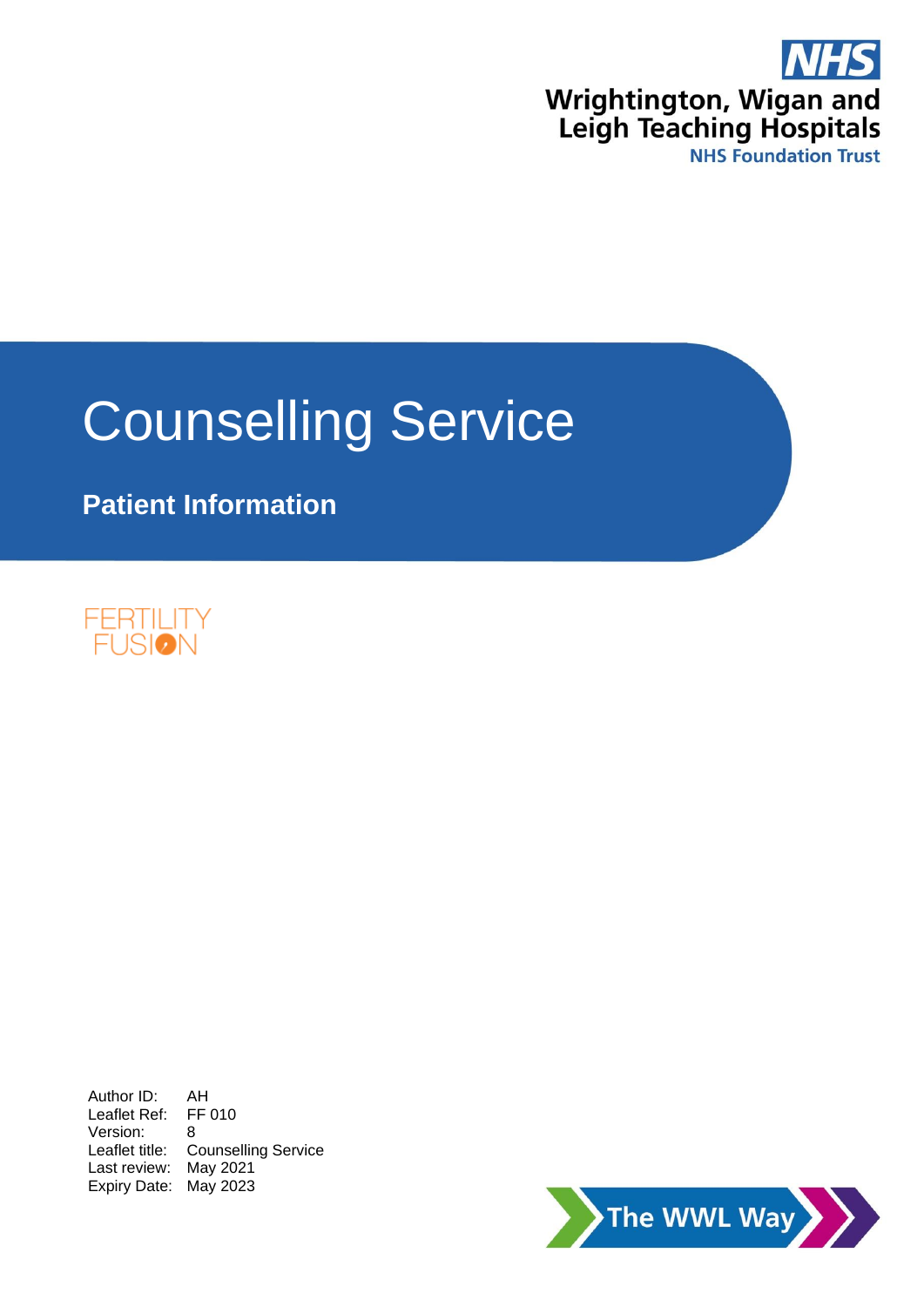### **Counselling service**

In line with the Human Fertilisation and Embryology Act 1990 (amended HFEA, 2008), Counselling is offered in combination with the treatment provided by Fertility Fusion. There are many benefits to the counselling that will be offered to patients during their fertility treatment. It will always include the opportunity to talk through the implications of the treatment that have been suggested and it will also include elements of support and therapy.

### **What is counselling?**

Counselling takes place when a trained counsellor meets with a patient in a private and confidential setting to explore any difficulty, distress or dissatisfaction with life that the patient may be experiencing. Counselling can increase a patient's ability to make choices and change aspects of their situation.

Counselling can give you:

- The opportunity to talk freely and openly without being judged.
- The chance to explore feelings and sensitive issues that are troubling you.
- Help in understanding the factors that may be contributing to your difficulties.
- Support in finding your own solutions and new ways of coping.

Anything you share with your counsellor will be treated as confidential unless there are exceptional circumstances.

### **Who is seen in counselling?**

Initial counselling, following the treatment information meeting with the nurse, is available for all persons involved in the treatment. Further sessions can be attended either individually or as a couple.

### **What is the purpose of counselling for infertility and assisted conception?**

- Counselling about the Implications of treatment aims to help patients understand exactly what the treatment will involve and how it might affect them and those close to them - now and in the future.
- To provide emotional support before, during and after treatment, particularly if the person is experiencing stress, ambivalence or distress.
- To assist people in developing successful coping strategies for dealing with both the short and longer term consequences of infertility and treatment.
- To help people to adjust to, and accommodate to their particular situation.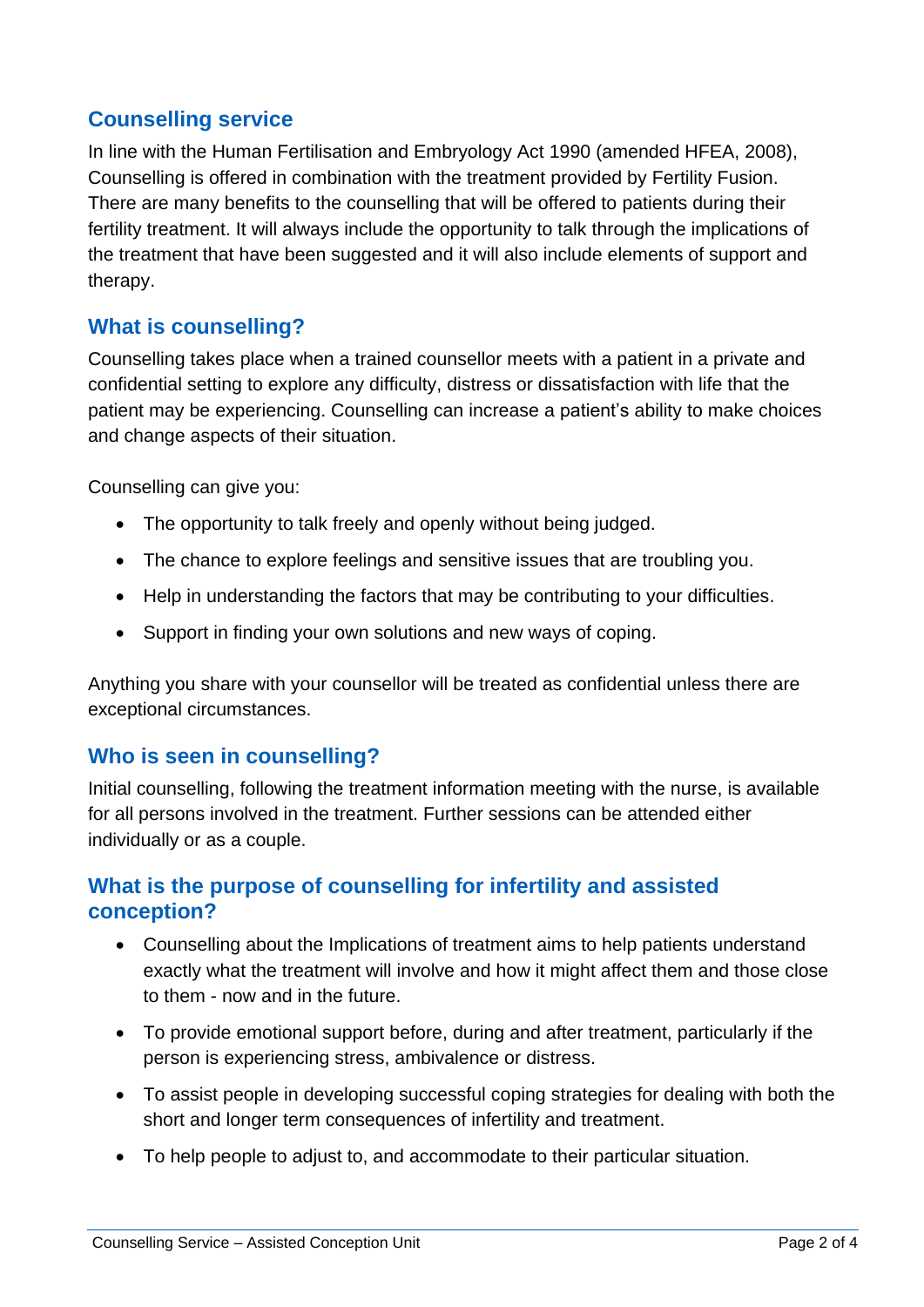### **What is the duration of counselling?**

Counselling may be an ongoing process and can be continued, or take place for the first time, after a course of treatment has been completed. The duration of counselling is determined by the individual's needs and wishes.

#### **How to contact the service?**

Counsellor: Andrea Hollinghurst Counselling Service Fertility Fusion Wrightington Hospital Hall Lane Appley Bridge Wigan WN6 9EP

Telephone: 01942 264028 (Confidential answering machine service if unavailable)

All Counselling staff respect and maintain confidentiality at all times in line with the law. Counsellors are members of the British Association of Counselling and Psychotherapy (BACP), the British Infertility Counselling Association (BICA) and adhere to the HFEA licensing regulations and guidance.